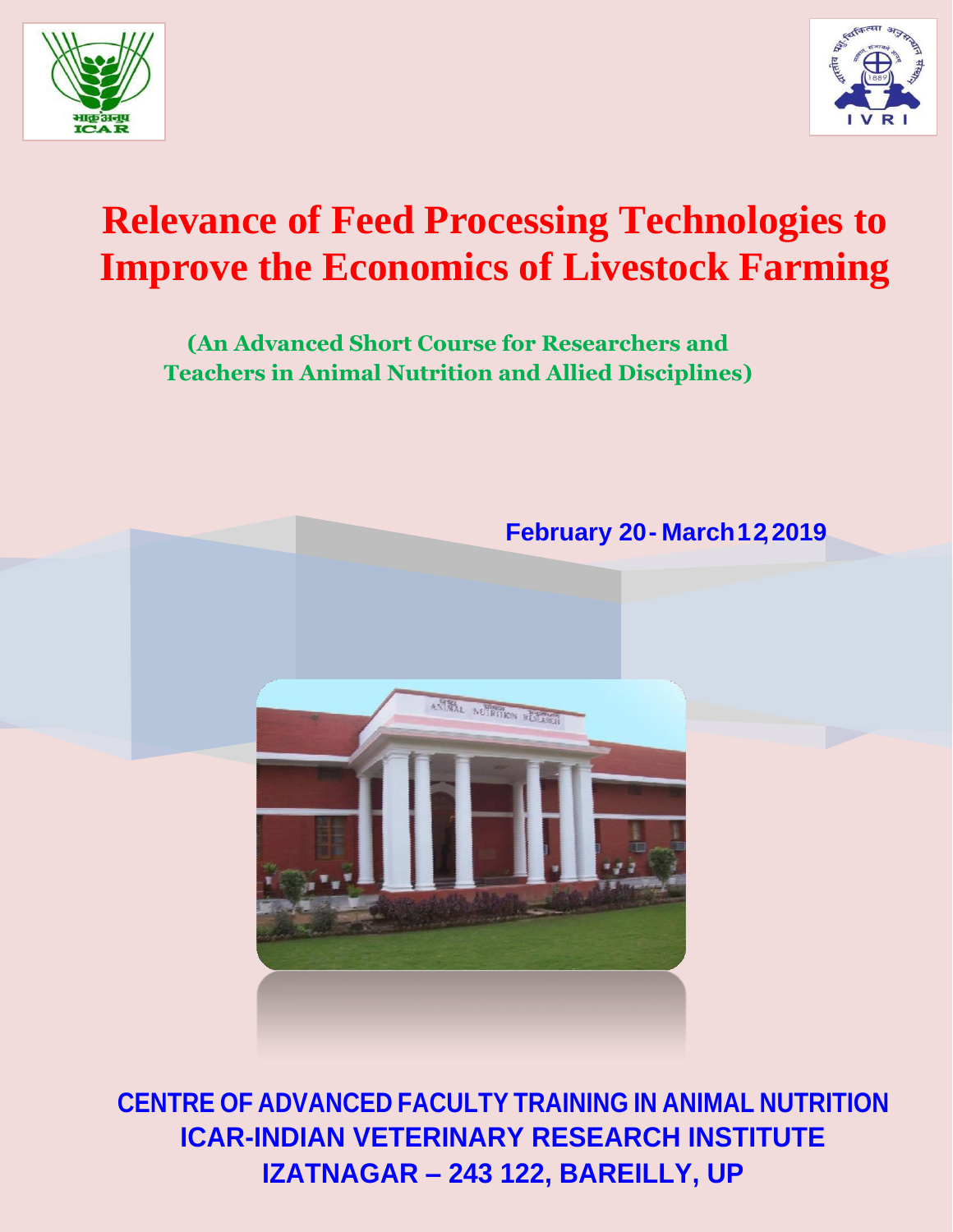## **COURSE OBJECTIVE**

The mixed farming involving crops and livestock integration has been a way of life since the beginning of agriculture and it is widely realized that this is the only way of providing additional income and employment to the marginal, small and land less farmers. One of the bottlenecks in improving livestock production is acute shortage of feeds and fodder that has lowered the productivity and fertility of Indian livestock. There is very little scope for increasing area under green fodder production. It is well established that feed represents the most significant cost of animal production. Selection of reasonable priced, good quality feed ingredients and appropriate processing technologies of these feed ingredients into complete diets is equally important for overall profitability of the livestock owners. Although feed processing is often given little emphasis, it represents a significant portion of feed costs and likely gives the greatest opportunity for influencing animal performance and health. The cost associated with feed processing includes a wide range of unit operations including receiving, grinding, proportioning, mixing, pelleting, load out and delivery. Nearly every one of these operations can have either a negative or positive influence on subsequent animal performance and can certainly influence final profitability of livestock owner. The present short course is, therefore, proposed to disseminate the recent advances in feed processing technologies to provide knowledge, skills and opportunities for sharing and exchanging views in light of recent global advancements in this field.

## **COURSE DESCRIPTION**

This course is designed for researchers and teachers of Animal Nutrition working in the National Agricultural Research and Education System including State Agricultural/Veterinary Universities. The course is especially applicable to professionals involved in animal nutrition research activities. The course objectives will be achieved through a combination of presentations, practical exercises and group discussions. It will particularly focus on:

- Principles of feed processing technologies
- Detoxification methods of anti-nutritional factors
- Influence of feed processing on utilization of nutrients and methane emissions
- Preparation of economic and balance ration for different categories of livestock
- Formulation of compressed complete feed blocks and urea molasses mineral blocks using locally available feed resources and their utilization in ruminants
- Analytical techniques for assessing the nutrient utilization and metabolism in different processed feeds

Each participant will be required to deliver a short seminar highlighting his or her activities in their parent organization and also feedback on the course.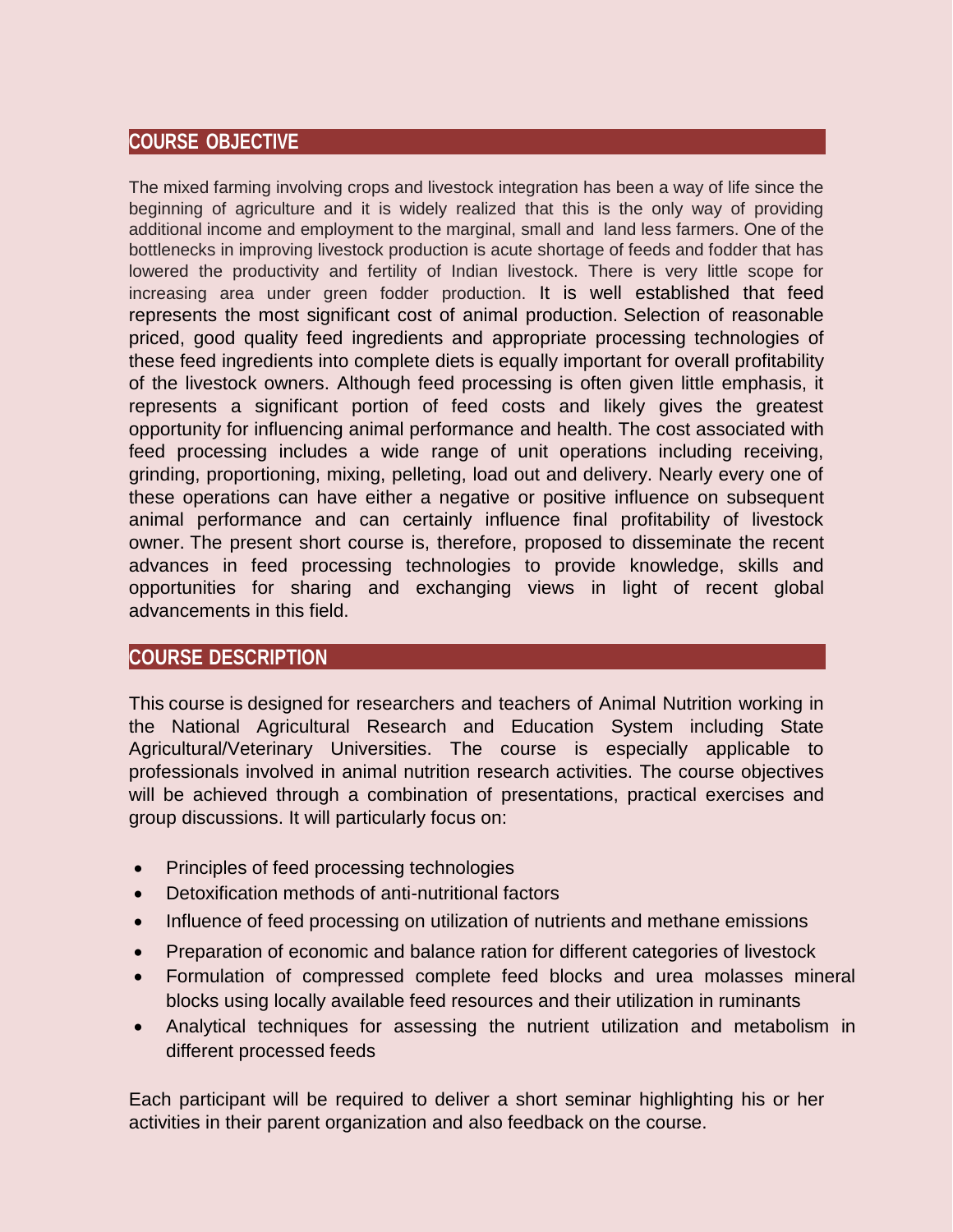## **COURSE LOCATION**

The course will be held at the Centre of Advanced Faculty Training in Animal Nutrition, ICAR-Indian Veterinary Research Institute, Izatnagar. Established in 1921, the Animal Nutrition Division of the institute has been the torchbearer for scientific and human resource development in the areas of Animal Nutrition and Feed Sciences in the country. In the process, it has evolved into a premier seat of learning and recognized as Centre of Advanced Studies in Animal Nutrition by the Indian Council of Agricultural Research in 1995 with a mandate for human resource development in the frontier areas of Animal Nutrition to train scientists and teachers of National Agricultural Research System, which has subsequently been rechristened as Centre of Advanced Faculty Training since 2009. The proposed course *Relevance of Feed Processing Technologies to Improve the Economics of*  Livestock Farming is the 51<sup>st</sup> course in the series of short courses organized successfully so far by this centre.

## **IMPORTANT DATES**

- Course duration: 21 days from Feb 20-March 12, 2019
- Last date of receipt of application: January 31, 2019

## **COURCE PERSONNEL**

#### *Patron*

**Dr. R. K. Singh**, Director ICAR-Indian Veterinary Research Institute, Izatnagar

## *Course Director*

**Dr. A. K. Verma,** Director Centre of Advanced Faculty Training in Animal Nutrition ICAR-Indian Veterinary Research Institute, Izatnagar E-mail: [vermaak62@gmail.com](mailto:vermaak62@gmail.com)

## *Course Coordinator*

**Dr. Putan Singh**, Principal Scientist Centre of Advanced Faculty Training in Animal Nutrition ICAR-Indian Veterinary Research Institute, Izatnagar

## *Core Faculty*

**Dr. Anju Kala,** Scientist **Dr. S.E. Jadhav**, Senior Scientist **Dr. V.B. Chaturvedi**, Principal Scientist Centre of Advanced Faculty Training in Animal Nutrition ICAR-Indian Veterinary Research Institute, Izatnagar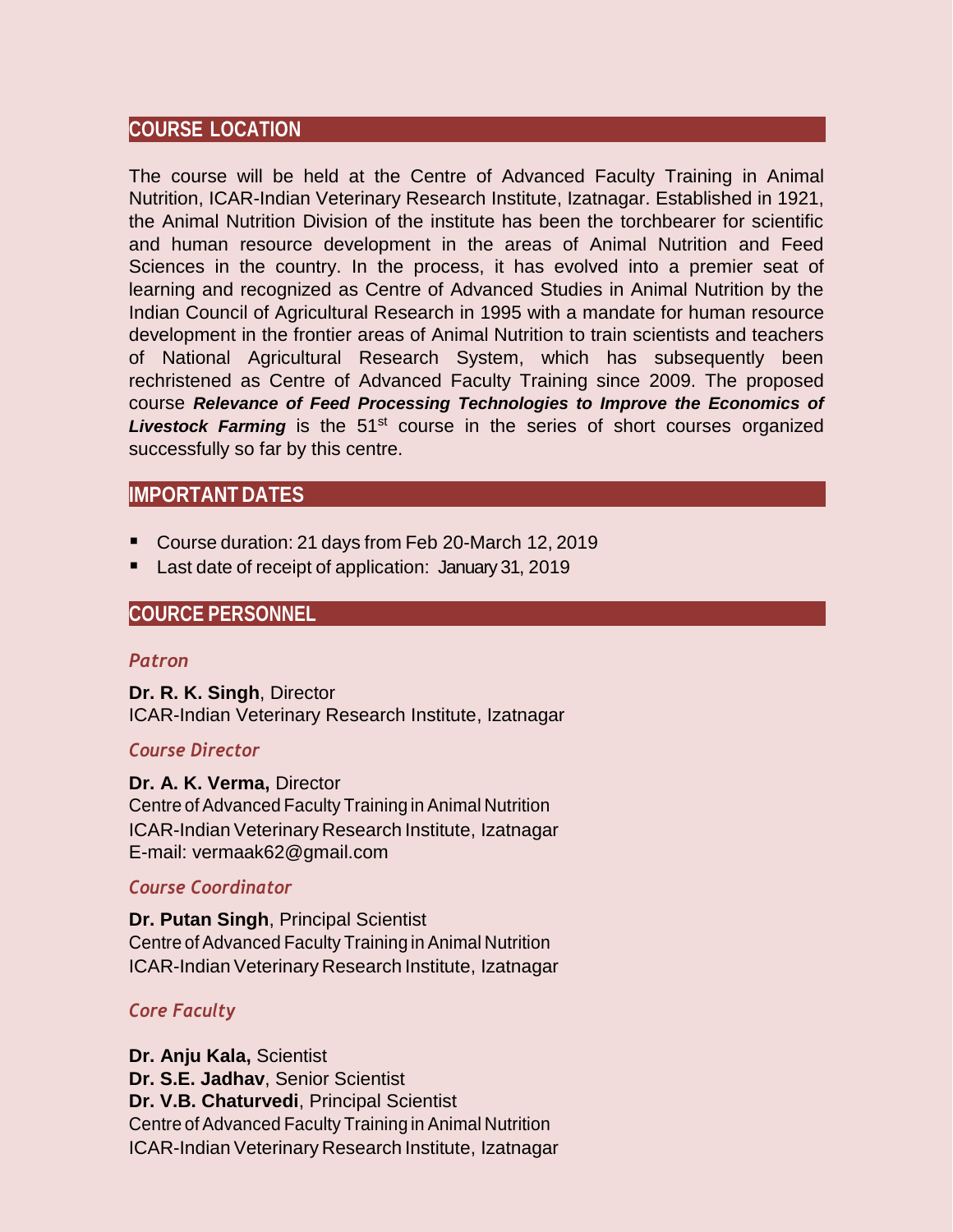## **APPLICATION PROCEDURE**

Desirous participants not below the rank of Assistant Professor and equivalent inthe concerned subject under Agricultural University /ICAR institutes need to apply online using the CBP vortal of ICAR as per the following steps:

- 1. Log on to<http://iasri.res.in/cbp> or under the link Capacity Building Program a[t](http://icar.org.in/) [http://icar.org.in](http://icar.org.in/)
- 2. Fill up the online application following the on screen guidelines.
- 3. Take a printout of the filled-in application and get it approved by the Competent Authority of your Organization/Institution.
- 4. Upload the scanned copy of approved application at the CBP vortal.

However, applicants may send an advance copy (via e-mail) directly to the Course Director as per the format given in this brochure. Selection of participants will be done from online applications and the list of selected participants will be uploaded/displayed on the vortal. The selected candidates will also be informed individually.

## **FINANCIAL IMPLICATION**

No course fee will be charged for this course. The participants joining the course will be paid TA as per entitled class, but restricted to AC-II Sleeper Class and DA for the journey period, provided they produce a certificate from the parent organization to the effect that they are not being paid any TA/DA for this course. The participants will have to produce documentary evidence of traveling in the entitled class. Lodging and boarding for all the outside participants will be arranged free of cost in one of our guest houses fortheperiod of their stay during the course.

## **TRAVELING**

Indian Veterinary Research Institute, a premier National Institute of Indian Council of Agricultural Research is situated at Izatnagar, a satellite town of Bareilly city, 8 km North of Bareilly Junction. One can also reach Izatnagar from Bareilly Railway Junction by auto rickshaw or OLA Cab.The weatherin February & March will be pleasant, temperature ranging from 18-25<sup>0</sup>C.

## **CONTACT FOR FURTHER DETAILS**

## **Dr. Putan Singh**

PrincipalScientist&CourseCoordinator CAFT in Animal Nutrition ICAR-IVRI, Izatnagar-243122, Bareilly, UP Telefax: 0581-230 1318 (O); 9411220003 (M) E-mail: [putan1960@gmail.com](mailto:putan1960@gmail.com)